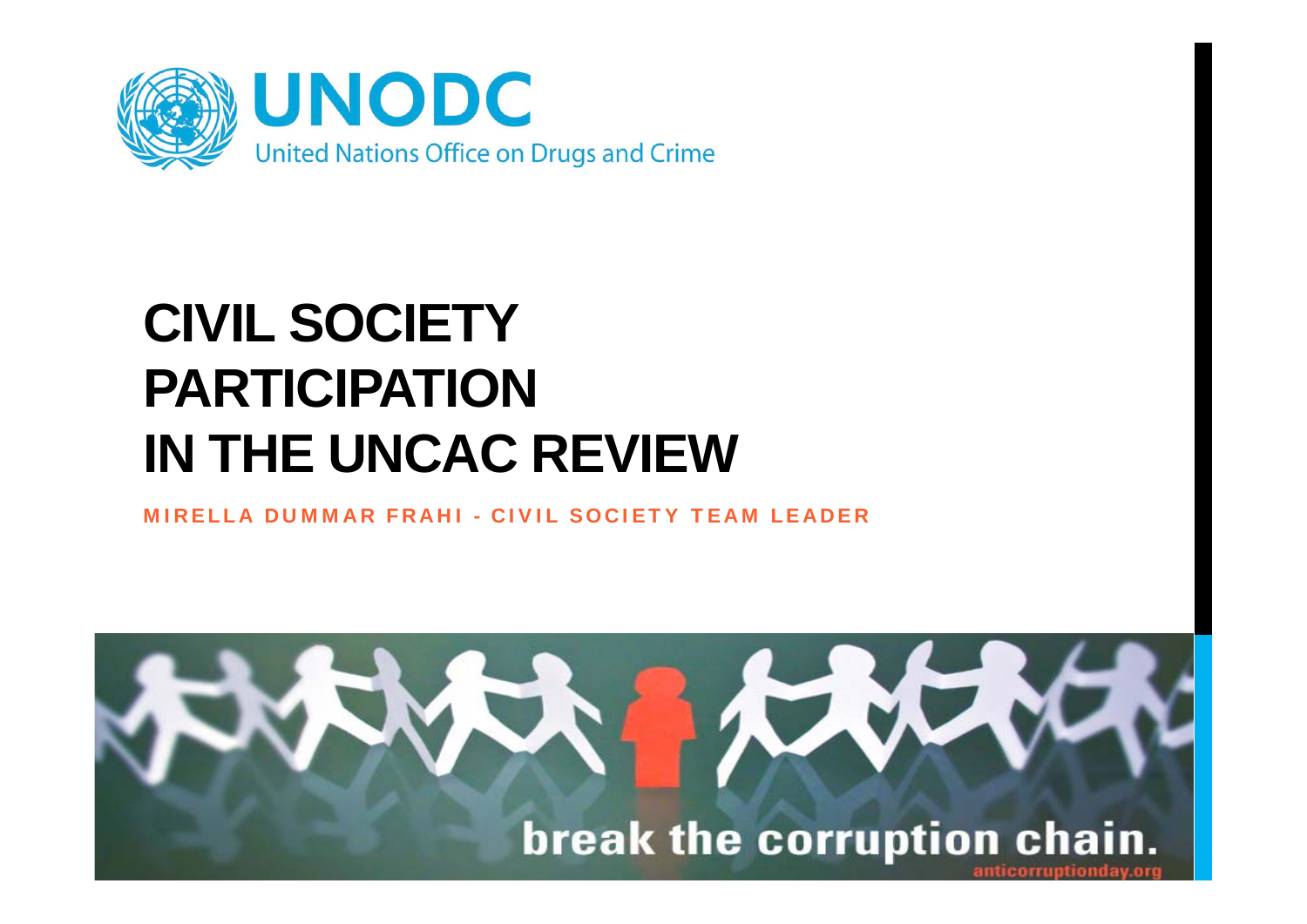



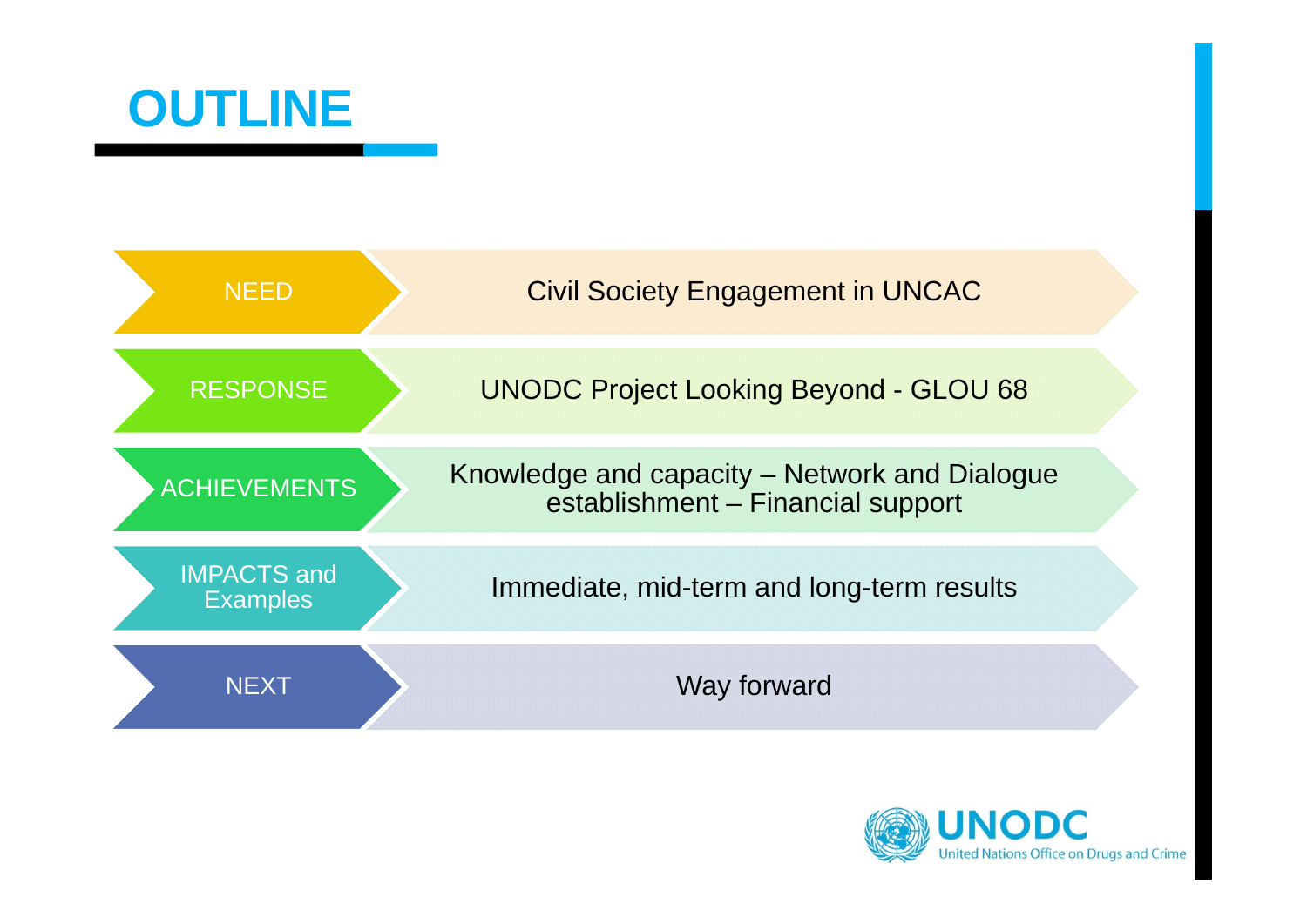## **NEED: CIVIL SOCIETY PARTICIPATION IN THE UNCAC**

- $\blacksquare$  In fighting corruption, CSOs provide the checks for improving accountability in the public and private sector. This is valid for all countries and becomes even more essential in countries suffering from a lack of peace and security, good governance, fundamental human rights, and economic prosperity. CSOs are also crucial for strengthening the rule of law and are therefore an integral part of UNODC technical assistance in this area.
- $\blacksquare$  The fight against corruption is a collective responsibility involving Member States as leaders & other stakeholders incl. Civil Society Organizations (CSOs) and the Private Sector
- **→ Role & responsibility that need support**

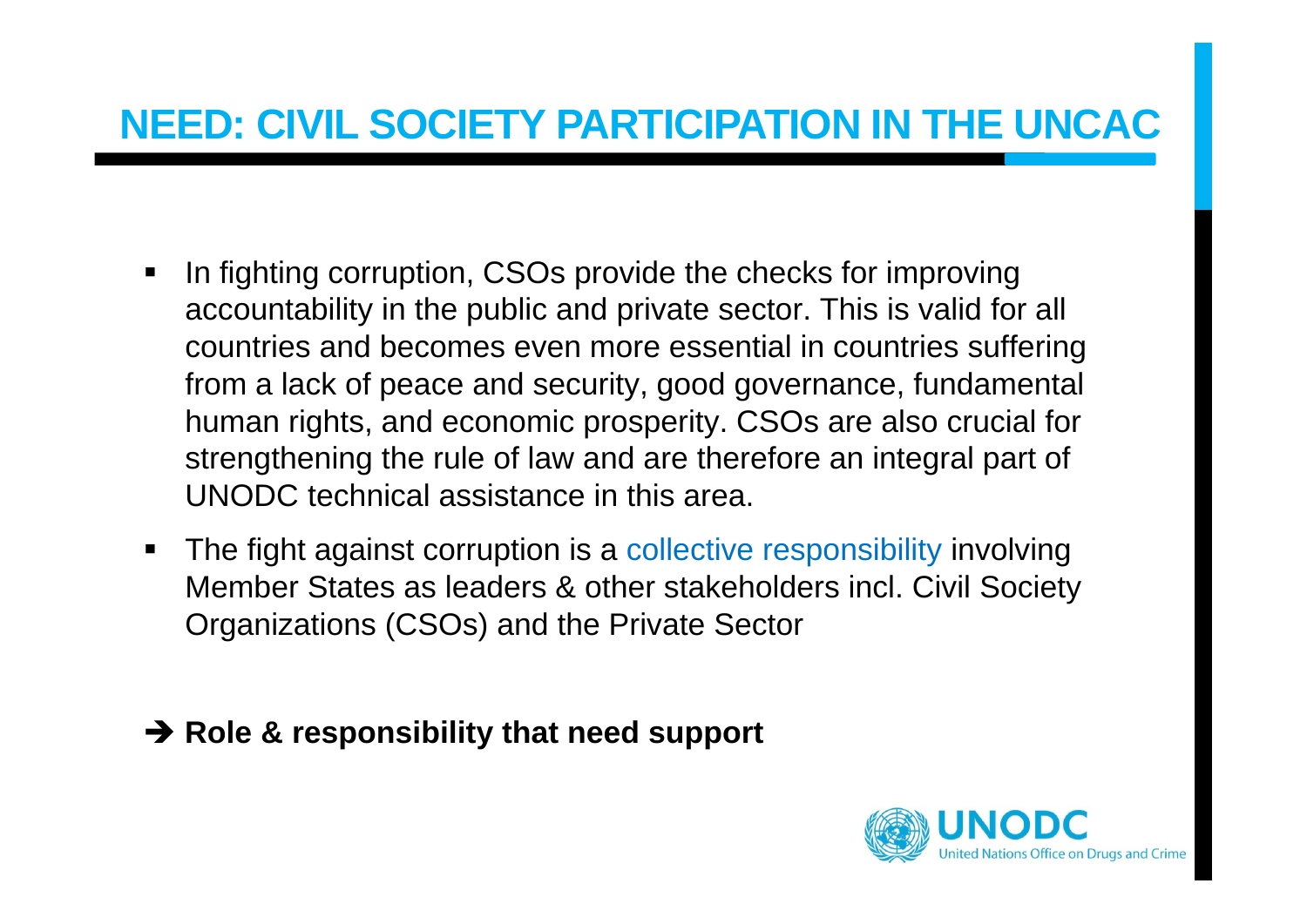# **RESPONSE: UNODC PROJECT LOOKING – GLOU 68**

#### *Toward a Strategic Engagement with Civil Society on Anti ‐Corruption*

- •• 2005: UNCAC entered into force and its Article 13 recognizes and provides a role for civil society in combating corruption, by calling on governments to increase transparency and participation in government decision‐making and improve public access to information
- •2010: adoption of the review mechanism
- $\bullet$ • 2011: start of the first cycle: the need to train government focal points is identified
- •• Initial funding from DFID to organize first UNCAC workshop for CSOs as a joint initiative between UNODC and UNCAC Coalition (IACA, February 2011)
- •• Since then, a series of workshops supported by DFID, ADA, AusAID, Norway and Switzerland were held aiming to:
	- $\rightarrow$  Inform and train CSOs on the UNCAC review mechanism
	- Improve the dialogue between Civil Society Organizations (CSOs) and Member States including facilitate their effective participation in the UNCAC implementation

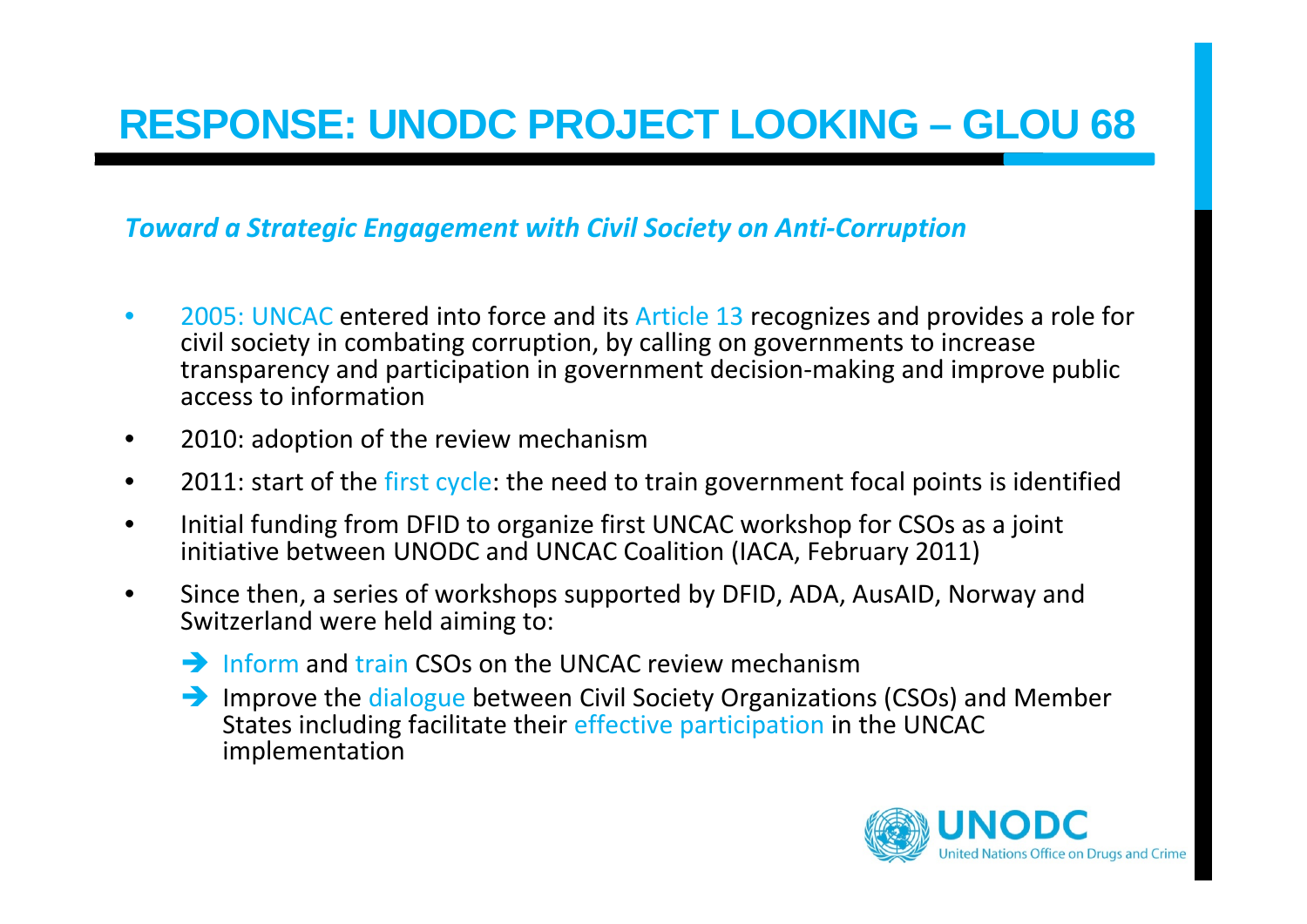# **ACHIEVEMENTS**



*In 2013, the independent evaluation recognized that "UNODC training programmes were successful in empowering CSOs to participate, alongside governments, in the UNCAC review process"*

- ٠ 10 Workshops on UNCAC organized jointly with the UNCAC Coalition and in 2013, following the recommendations of the independent mid-term evaluation, a multi-stakeholder approach where CSOs are trained alongside with governments, private sector and academia was adopted
- $\blacksquare$  NGO Briefing Sessions, Side events and facilitation of the participation of NGOs to UNCAC-related intergovernmental meetings
- $\blacksquare$  26 Grants through the Grants Scheme Initiative

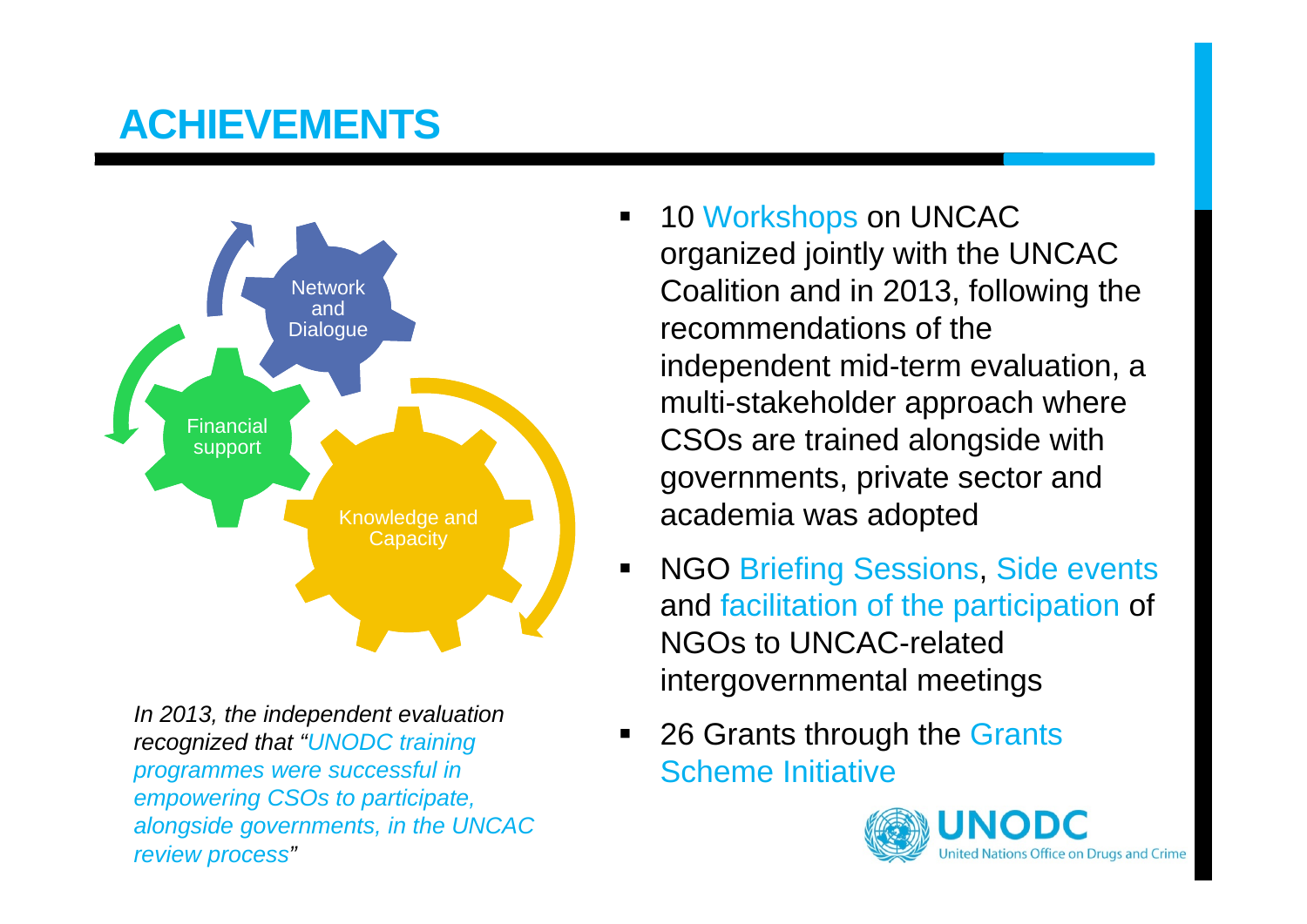# **IMPACT – SHORT-TERM RESULTS**



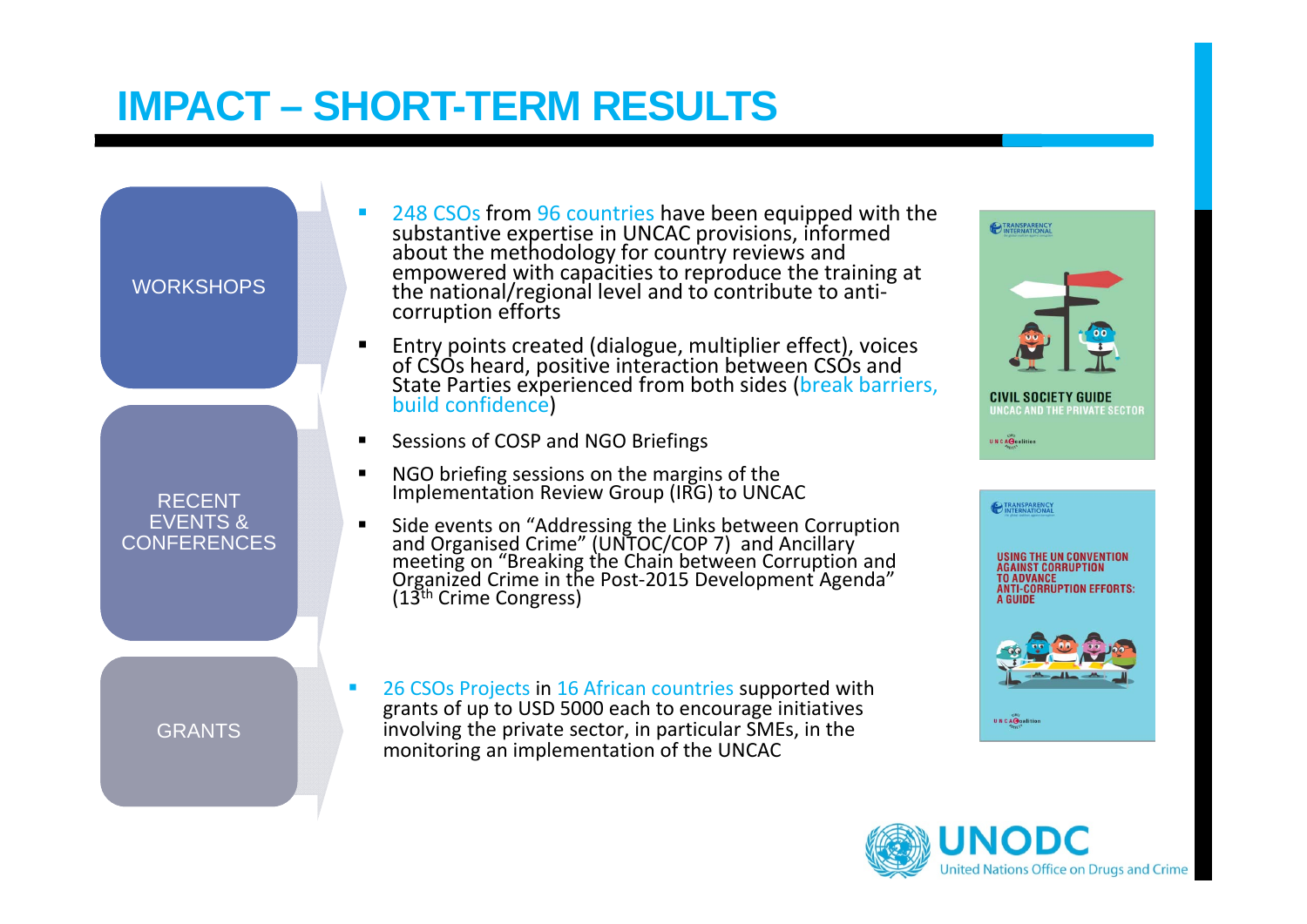# **IMPACT – MID-TERM RESULTS**



(1) Some 85% of States Parties have involved civil society in the national country review.

(2) Trained CSOs have replicated the training and grantees have shared their knowledge with other CSOs and SMEs on the UNCAC, and how to engage in its implementation and monitoring while strengthening their capacity to implement anti‐corruption programmes;

(3) Trained CSOs have published studies and guidance documents with policy or strategy recommendations; organized multi‐stakeholder roundtables and fora; Grantees have conducted advocacy campaign involving the media and SMEs referring to or using UNODC advocacy materials;

(4) Trained CSOs and grantees have started the creation of alliance of like-minded leaders from the civil society community or private sector; They have supported network of NGOs and private stakeholders to foster collective action, information and best practices sharing.

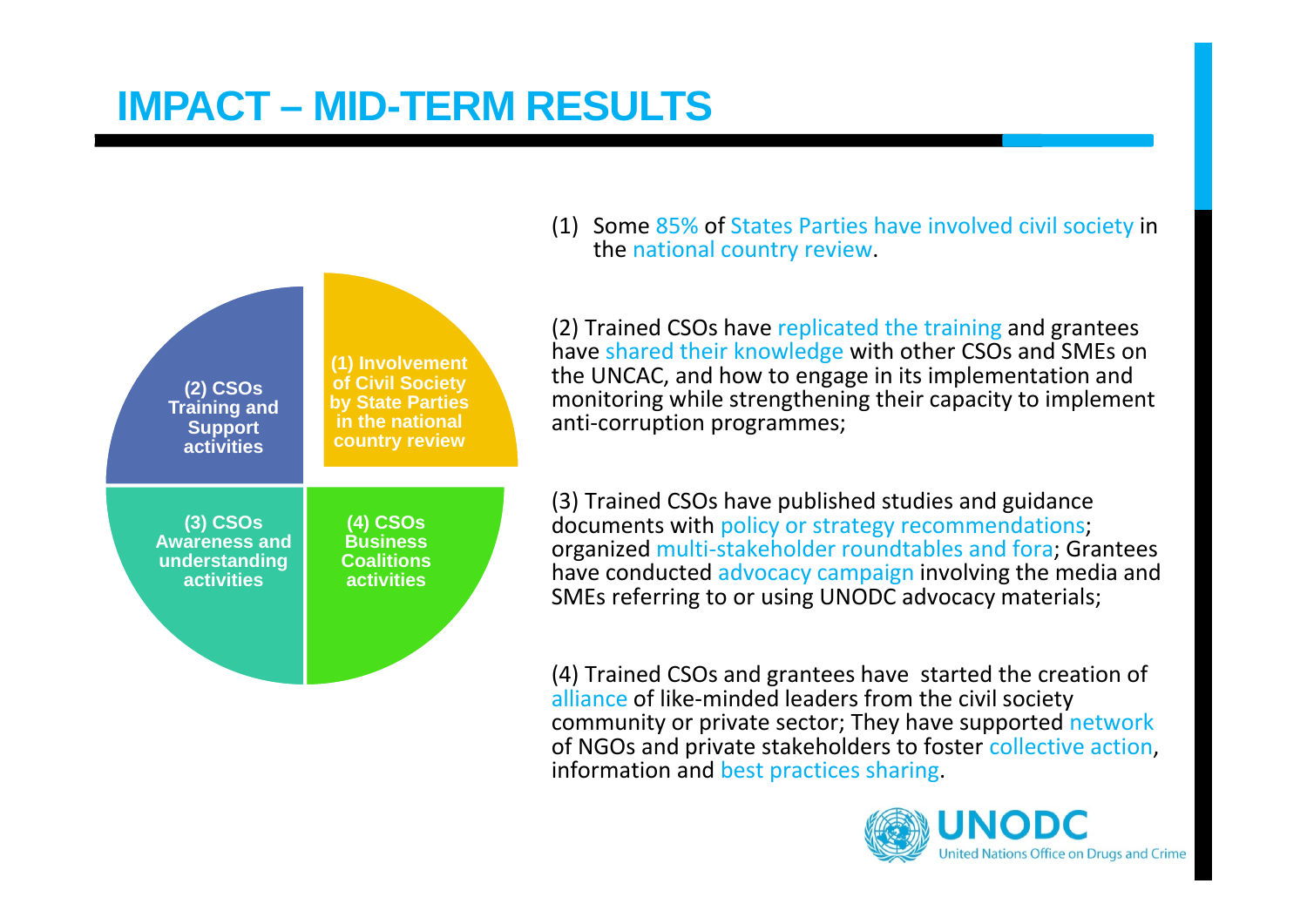### **IMPACTS – LONG-TERM RESULTS**

CSOs are trained in multistakeholder workshops or received grants

CSOs replicated the training or involved the private sector State Parties involved trained CSOs in the UNCAC review mechanism

More CSOs and private sector entities are aware, informed, mobilized and committed

The UNCAC Review mechanism is increasingly supported by communities and the local population

More State Parties involve relevant stakeholders

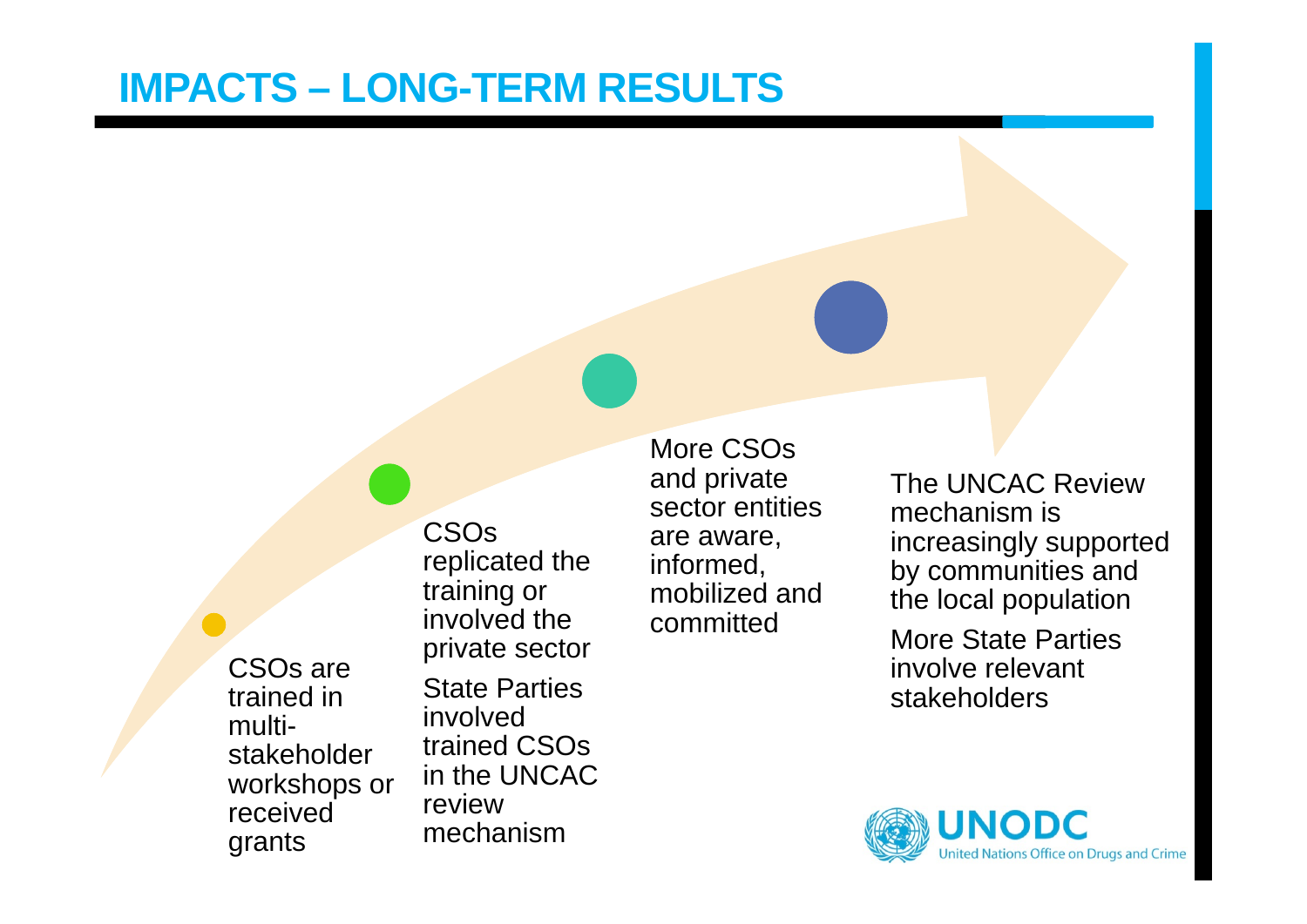



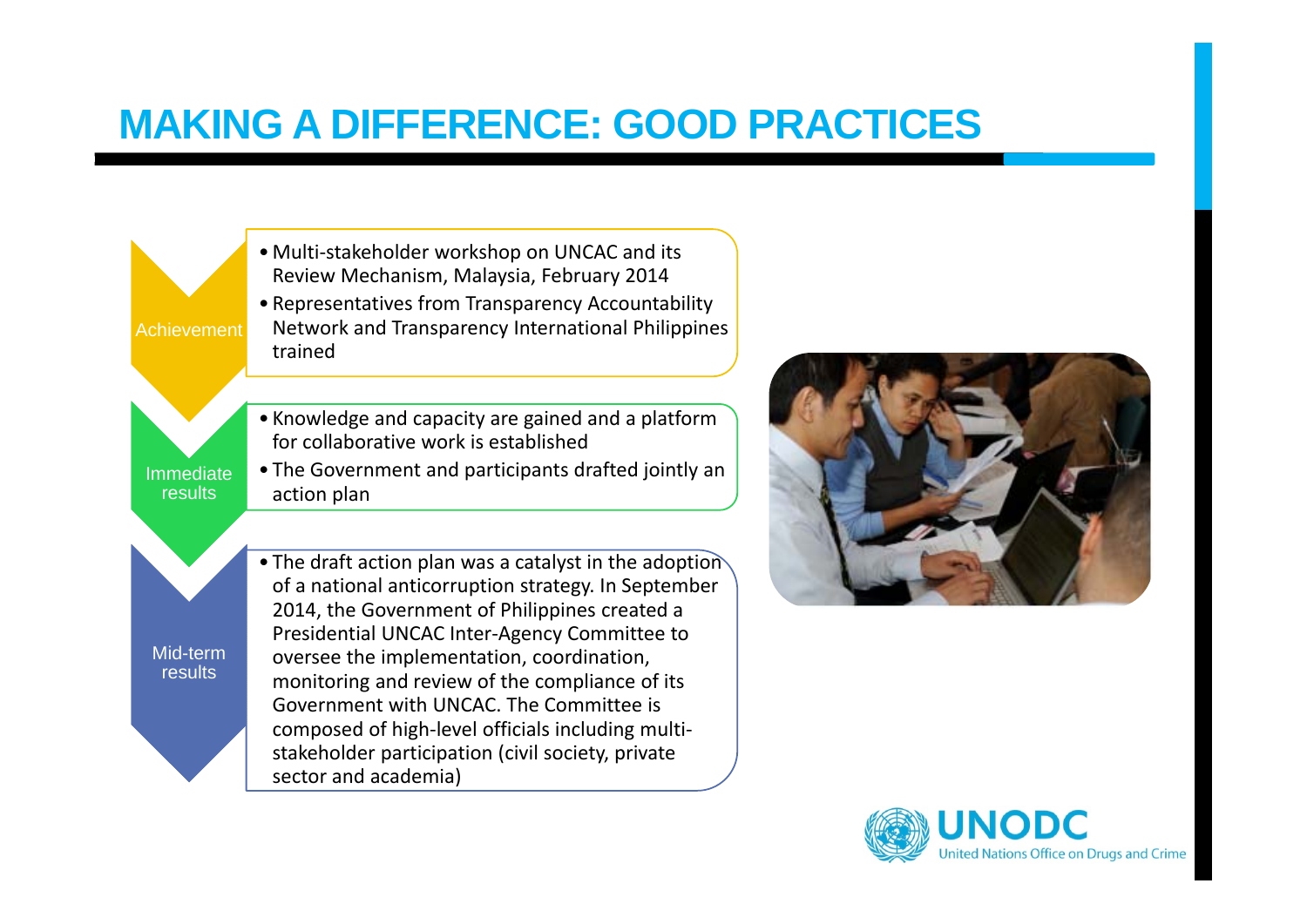





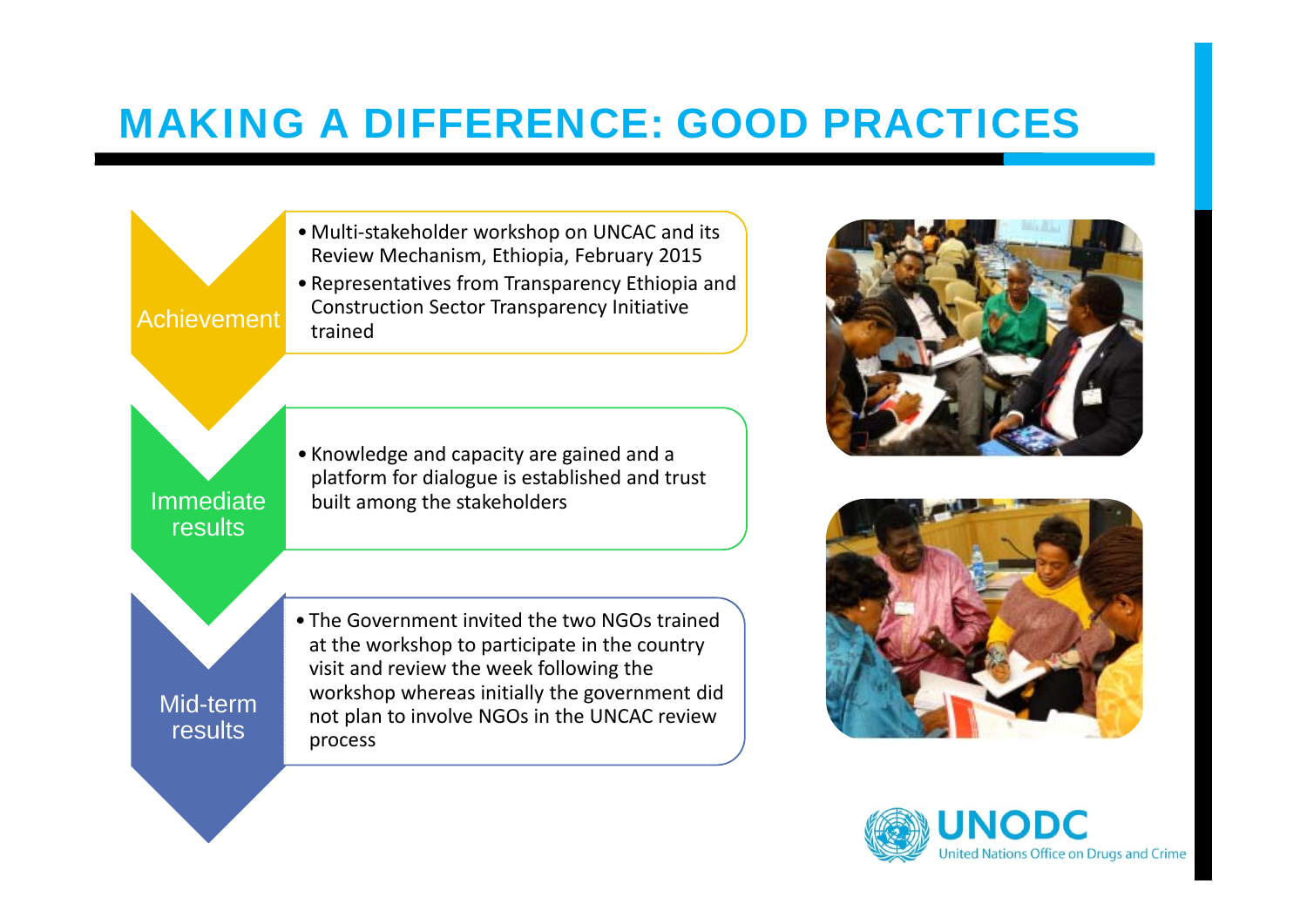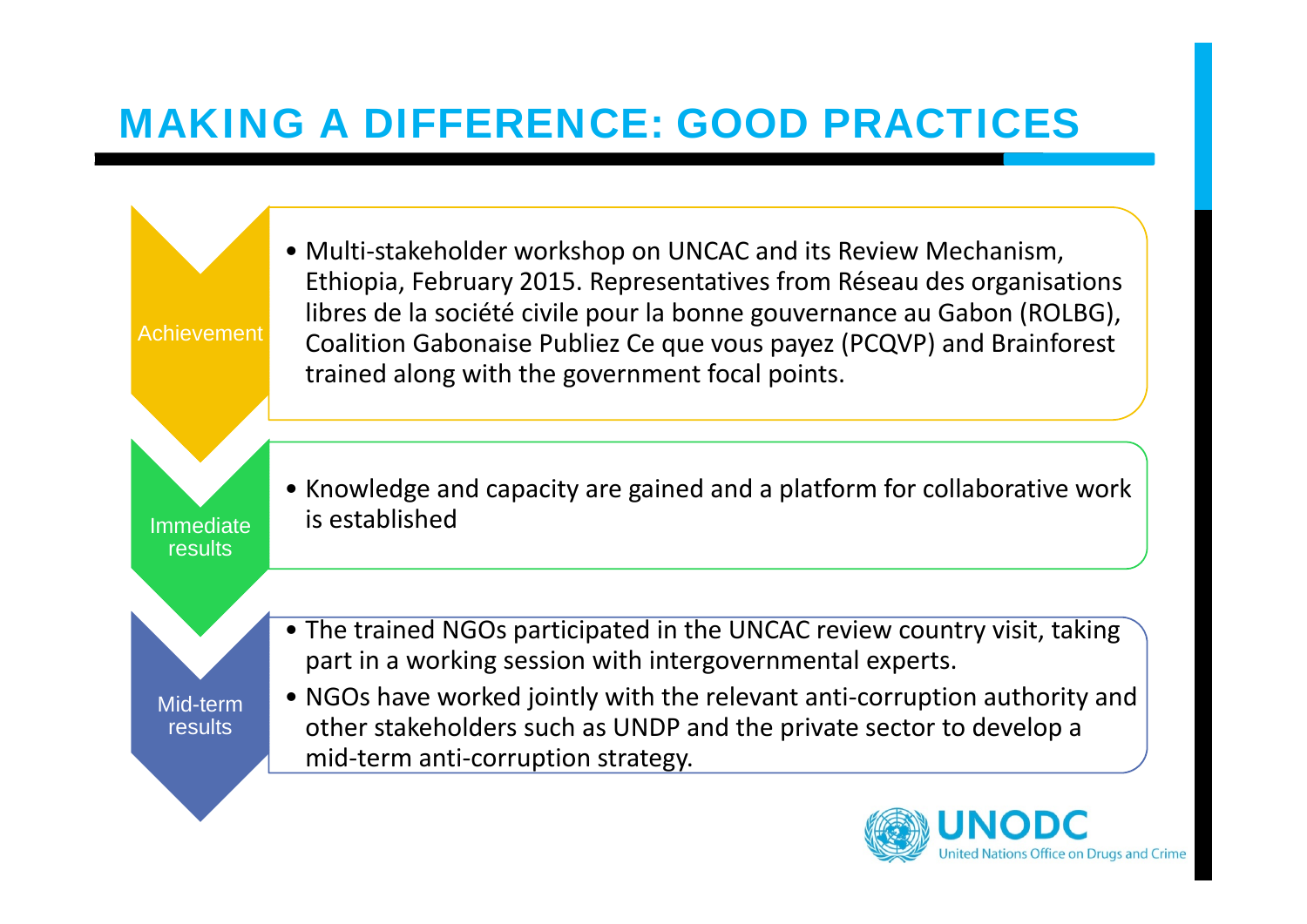

#### Project Objective

• Facilitate inclusive UNCAC review mechanism by focusing on UNCAC self-assessment report and the identification of gaps. **I WATCH Tunisia** was instrumental in facilitating the dialogue between the Government and the private sector.

#### **Target group**

• SMEs and students

#### **Project results**

- I WATCH facilitated the inclusion of private sector recommendations in the self-assessment report as well as contributed to the opening up of Government to the private sector in the review process.
- Conducted ethics trainings in different business schools in order to raise the awareness of business students ;
- Round-tables bringing together all stakeholders involved in the review mechanism, esp. private sector;
- Identification of bribery in the private sector as a gap in the Government self-assessment report;
- Media attention around the UNCAC review mechanism ;
- Creation of a local coalition for the UNCAC

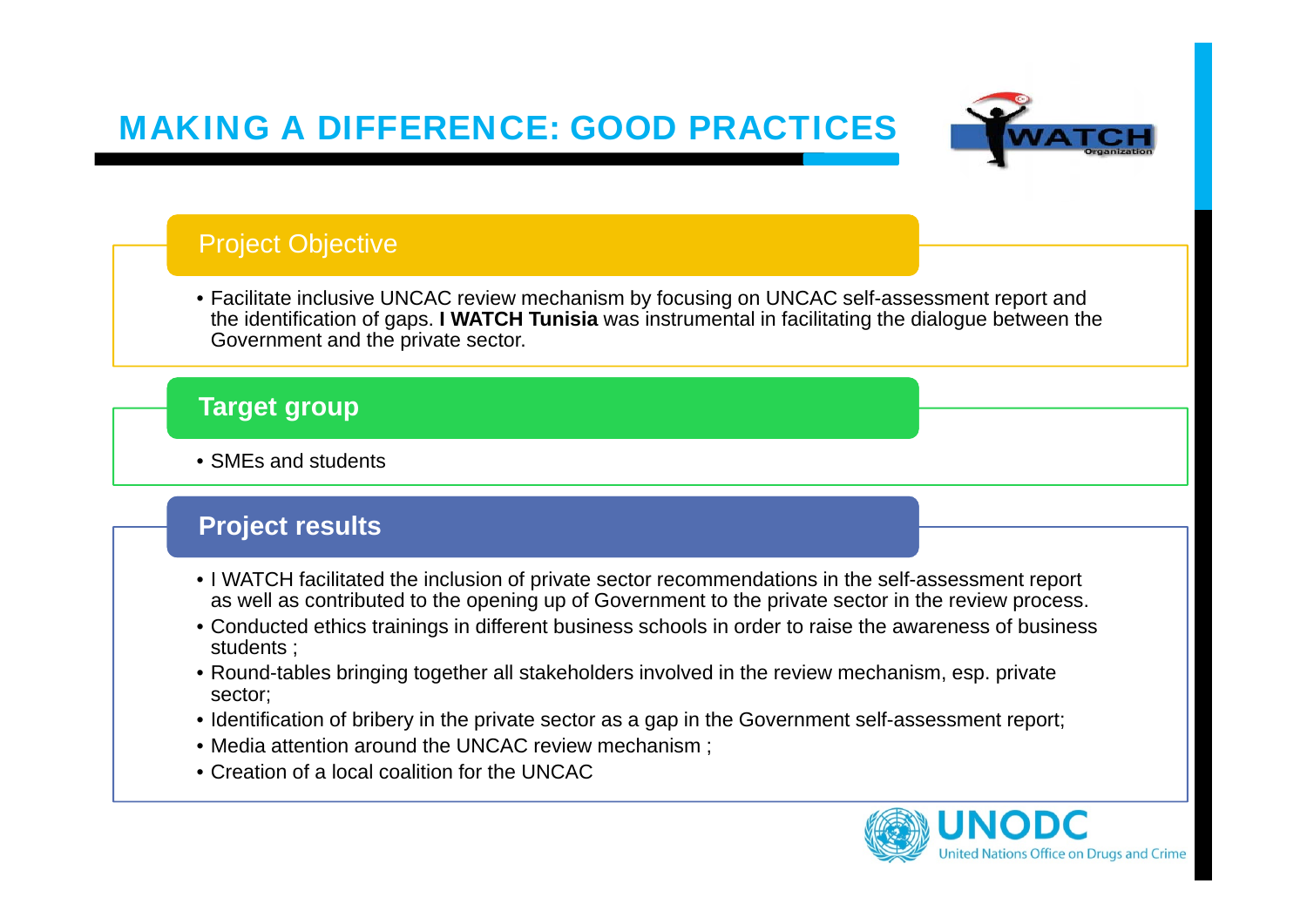

### Project Objective

• **The Ghana Anti-Corruption Coalition** (GACC) addressed the problem of corruption in the private sector by actively contributing to advocacy efforts against, and education on, corruption pertaining to SMEs in their efforts to follow and comply with UNCAC and national laws and regulations

### **Target group**

• National Board of Small Scale Industries

### **Project results**

- Conducted a study on the extent of conformity of anti-corruption policies and laws of **Ghana** to the provisions of the articles of UNCAC & used it to make inputs in the UNCAC review process;
- Generated a report on SME regulations in relation to UNCAC using the UNCAC assessment checklist;
- Educated SMEs regarding their role in the fight against corruption & the review process : SMEs agreed to form a network for collective action.

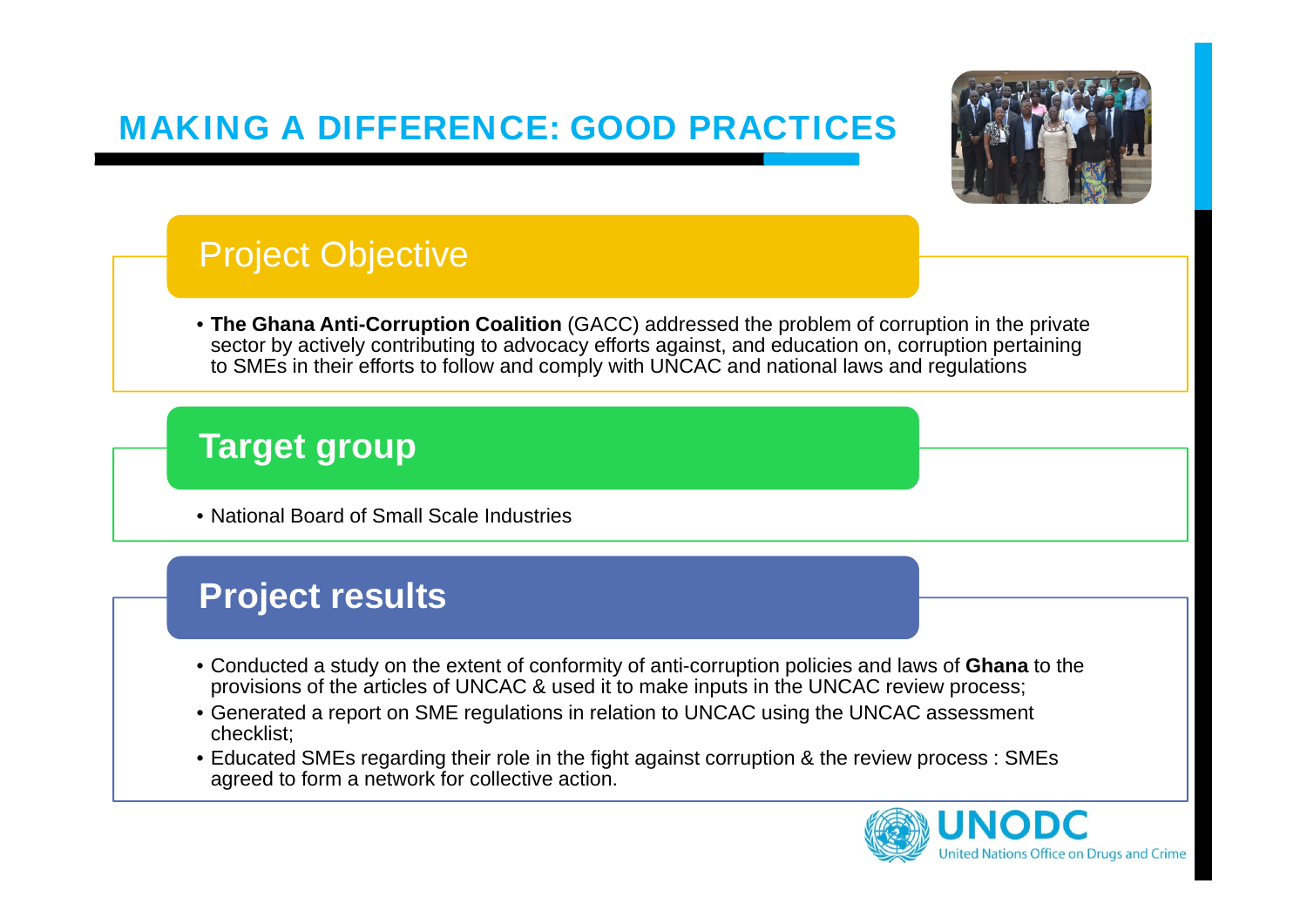### **THE WAY FORWARD**



Broaden the target groups, diversify the areas of expertise of CSO to mainstream anticorruption efforts and activities within their programmes and contribute to the success of the SDGs and the fight against corruption and transnational organized crime.

Your support is needed to sustain the project